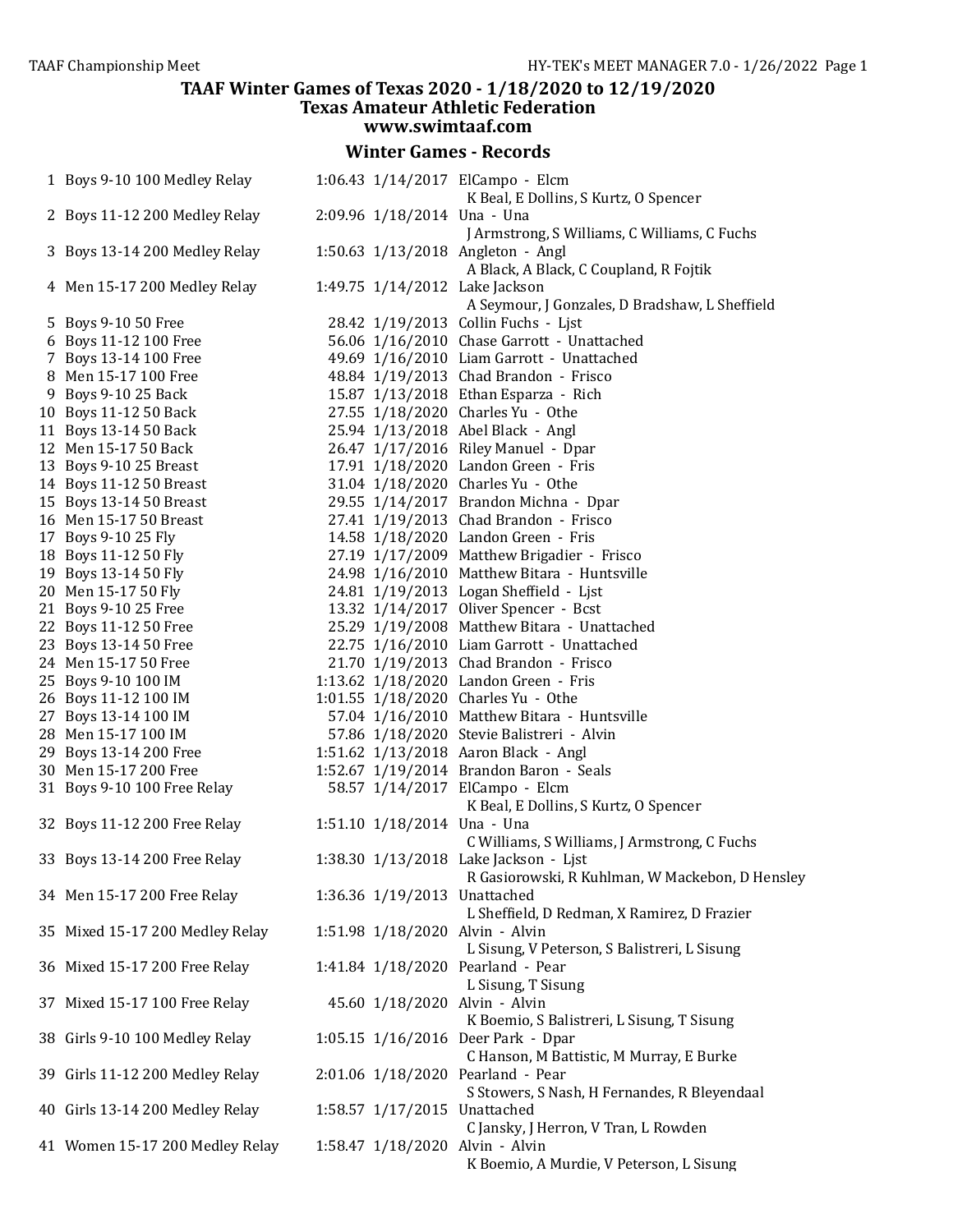#### **Winter Games - Records**

| 42   Girls 9-10 50 Free        |  | 29.00 1/14/2017 Madison Murray - Dpar               |
|--------------------------------|--|-----------------------------------------------------|
| 43 Girls 11-12 100 Free        |  | 58.53 1/13/2018 Maria Jhoanne Oushalkas - Fris      |
| 44 Girls 13-14 100 Free        |  | 56.47 1/17/2009 Emily Zapinski - Unattached         |
| 45 Women 15-17 100 Free        |  | 56.13 1/19/2014 Kaylee Brawner - Seals              |
| 46 Girls 9-10 25 Back          |  | 15.29 1/13/2018 Izabella Oushalkas - Fris           |
| 47 Girls 11-12 50 Back         |  | 28.88 1/18/2020 Izabella Oushalkas - Fris           |
| 48 Girls 13-14 50 Back         |  | 28.77 1/14/2017 K'Lee Rudd - Brya                   |
| 49 Women 15-17 50 Back         |  | 28.55 1/18/2020 K'Lee Rudd - Brya                   |
| 50 Girls 9-10 25 Breast        |  | 17.34 1/13/2018 Ava Light - Rich                    |
| 51 Girls 11-12 50 Breast       |  | 33.28 1/18/2020 Lucy Backus - Othe                  |
| 52 Girls 13-14 50 Breast       |  | 31.48 1/18/2014 Jennifer Roessler - Cars            |
| 53 Women 15-17 50 Breast       |  | 31.00 1/18/2015 Jennifer Roessler - Cars            |
| 54 Girls 9-10 25 Fly           |  | 14.43 1/17/2015 Isabelle Irani - Wood               |
| 55 Girls 11-12 50 Fly          |  | 28.05 1/18/2020 Izabella Oushalkas - Fris           |
| 56 Girls 13-14 50 Fly          |  | 27.06 1/18/2020 Maria Jhoanne Oushalkas - Fris      |
| 57 Women 15-17 50 Fly          |  | 26.41 1/18/2020 Lezli Sisung - Alvin                |
| 58 Girls 9-10 25 Free          |  | 13.47 1/16/2010 Lily Wilson - McKinney Sea Lio      |
| 59 Girls 11-12 50 Free         |  | 26.15 1/18/2020 Lucy Backus - Othe                  |
| 60 Girls 13-14 50 Free         |  | 25.87 1/18/2020 Kadyn Boettcher - Rich              |
| 61 Women 15-17 50 Free         |  | 24.88 1/17/2016 Kaylee Brawner - Grnb               |
| 62 Girls 9-10 100 IM           |  | 1:11.25 1/19/2008 Destiny M Nelson - USA Swimming   |
| 63 Girls 11-12 100 IM          |  | 1:04.22 1/18/2020 Izabella Oushalkas - Fris         |
| 64 Girls 13-14 100 IM          |  | 1:03.13 1/18/2020 Maria Jhoanne Oushalkas - Fris    |
| 65 Women 15-17 100 IM          |  | 1:01.36 1/18/2020 Lezli Sisung - Alvin              |
| 66 Girls 13-14 200 Free        |  | 1:59.17 1/18/2020 Maria Jhoanne Oushalkas - Fris    |
| 67 Women 15-17 200 Free        |  | 2:04.90 1/15/2017 Melia Dibello - Dpar              |
| 69 Girls 9-10 100 Free Relay   |  | 58.20 1/14/2017 Other - Othe                        |
|                                |  | L Backus, E Garritson, N Maskey, A Tran             |
| 70 Girls 11-12 200 Free Relay  |  | 1:49.44 1/18/2020 Frisco - Fris                     |
|                                |  | L Backus, I Oushalkas, A Petrollese, Z Schneider    |
| 71 Girls 13-14 200 Free Relay  |  | 1:47.36 1/17/2015 Unattached                        |
|                                |  | V Tran, L Rowden, C Jansky, J Herron                |
| 72 Women 15-17 200 Free Relay  |  | 1:49.59 1/18/2020 Alvin - Alvin                     |
|                                |  | K Boemio, A Murdie, V Peterson, L Sisung            |
| 73 Girls 8&U 100 Medley Relay  |  | 1:15.98 1/13/2018 Frisco - Fris                     |
|                                |  | C Cavin, M Sennett, D Richard, A Oushalkas          |
| 74 Boys 8&U 100 Medley Relay   |  | 1:18.68 1/19/2014 Elcmp - Elcmp                     |
|                                |  | K Beal, L Bures, C Williams, E Dollins              |
| 75 Women 18&0 200 Medley Relay |  | 2:15.08 1/17/2016 Plano - Plan                      |
|                                |  | C Mott, N McCrary, K Etienne, J Princehouse         |
| 76 Men 18&0 200 Medley Relay   |  | 1:47.23 1/19/2014 Unattached - Unat                 |
|                                |  | S Wood, L Howard, C Howard, J Sephton               |
| 77 Girls 8&U 50 Free           |  | 32.40 1/19/2020 Lyza Sosa - West                    |
| 78 Boys 8&U 50 Free            |  | 32.57 1/16/2010 David Johnston - Frisco             |
| 79 Women 18-24 100 Free        |  | 56.61 1/14/2012 Blythe Nava - Una                   |
| 79 Women 25-29 100 Free        |  | 55.60 1/17/2016 Carleigh Kutac - West               |
| 79 Women 30-34 100 Free        |  | 1:08.86 1/19/2013 Carrie Bransford - Ridglea        |
| 79 Women 35-39 100 Free        |  | 1:05.01 1/17/2011 Louise Keetley - McKinney Sea Lio |
| 79 Women 40-44 100 Free        |  | 1:13.37 1/17/2016 Kimberly Lawler - Wfor            |
| 79 Women 45-49 100 Free        |  | 1:13.95 1/19/2013 Kelli Busby - Unattached          |
| 79 Women 50-54 100 Free        |  | 1:13.34 1/17/2016 Kelli Busby - Lwvi                |
| 79 Women 55-59 100 Free        |  | 1:22.00 1/17/2016 Bettina Tatum - Othe              |
| 79 Women 60-64 100 Free        |  | 1:26.43 1/17/2011 Barbara Riedl - Unattached        |
| 79 Women 65-69 100 Free        |  | 1:24.73 1/14/2012 Barbara Riedl - Una               |
| 79 Women 70-74 100 Free        |  | 1:31.01 1/13/2018 Barbara Riedl - Den               |
| 80 Men 18-24 100 Free          |  | 52.46 1/18/2015 Michael Montez - Sbel               |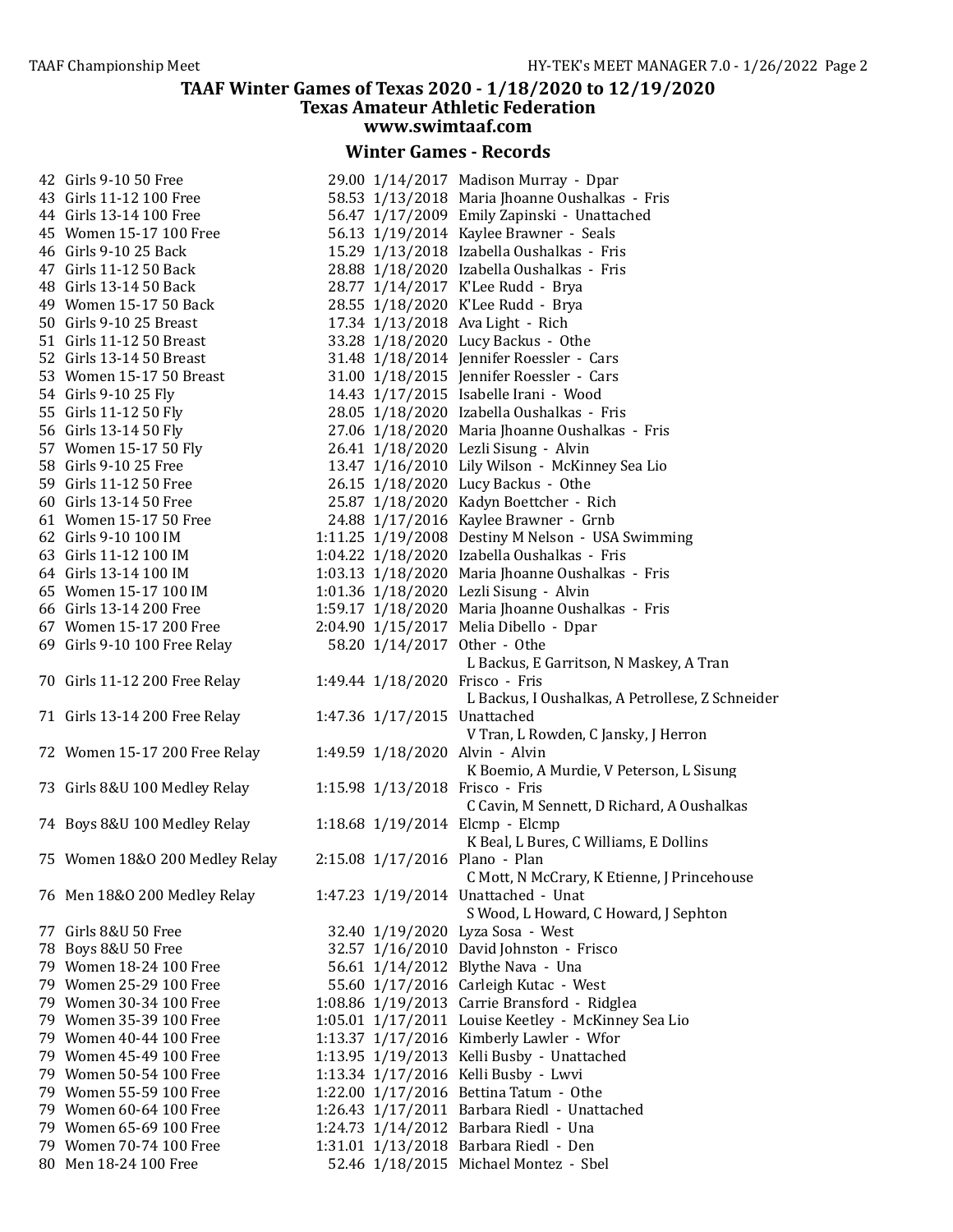## **Winter Games - Records**

| 80 | Men 25-29 100 Free         |
|----|----------------------------|
| 80 | Men 30-34 100 Free         |
| 80 | Men 35-39 100 Free         |
| 80 | Men 40-44 100 Free         |
| 80 | Men 45-49 100 Free         |
| 80 | Men 50-54 100 Free         |
| 80 | Men 55-59 100 Free         |
|    | Men 60-64 100 Free         |
| 80 |                            |
| 80 | Men 70-74 100 Free         |
| 80 | Men 75-79 100 Free         |
| 80 | Men 80-84 100 Free         |
| 81 | Mixed 18&O 200 Medley Rela |
|    |                            |
| 82 | Girls 6&U 25 Back          |
| 83 | Boys 6&U 25 Back           |
| 84 | Girls 7-8 25 Back          |
| 85 | Boys 7-8 25 Back           |
| 86 | <b>Women 18-24 50 Back</b> |
| 86 | <b>Women 25-29 50 Back</b> |
| 86 | <b>Women 30-34 50 Back</b> |
| 86 | Women 35-39 50 Back        |
| 86 | Women 40-44 50 Back        |
| 86 | Women 45-49 50 Back        |
| 86 | Women 50-54 50 Back        |
| 86 | Women 55-59 50 Back        |
| 86 | Women 60-64 50 Back        |
| 86 | Women 65-69 50 Back        |
| 86 | <b>Women 70-74 50 Back</b> |
| 87 | Men 18-24 50 Back          |
| 87 | Men 25-29 50 Back          |
| 87 | Men 30-34 50 Back          |
| 87 | Men 35-39 50 Back          |
| 87 | Men 40-44 50 Back          |
| 87 | Men 45-49 50 Back          |
| 87 | Men 50-54 50 Back          |
| 87 | Men 55-59 50 Back          |
| 87 | Men 60-64 50 Back          |
| 87 | Men 65-69 50 Back          |
| 87 | Men 70-74 50 Back          |
| 87 | Men 75-79 50 Back          |
| 88 | Girls 8&U 25 Breast        |
| 89 | Boys 8&U 25 Breast         |
| 90 | Women 18-24 50 Breast      |
| 90 | Women 25-29 50 Breast      |
| 90 | Women 30-34 50 Breast      |
| 90 | Women 35-39 50 Breast      |
| 90 | Women 40-44 50 Breast      |
| 90 | Women 45-49 50 Breast      |
| 90 | Women 50-54 50 Breast      |
| 90 | Women 55-59 50 Breast      |
| 90 | Women 60-64 50 Breast      |
| 90 | Women 70-74 50 Breast      |
| 91 | Men 18-24 50 Breast        |
| 91 | Men 25-29 50 Breast        |
| 91 | Men 30-34 50 Breast        |
| 91 | Men 35-39 50 Breast        |
|    |                            |

| 80 Men 25-29 100 Free          |  | 52.76 1/19/2014 Vi Nguyen - Copel               |
|--------------------------------|--|-------------------------------------------------|
| 80 Men 30-34 100 Free          |  | 1:00.19 1/19/2020 Wes Short - Newb              |
| 80 Men 35-39 100 Free          |  | 58.52 1/18/2015 Jason Bassett - FM Blue Fins    |
| 80 Men 40-44 100 Free          |  | 51.94 1/19/2020 Pablo Lohmann - Una             |
| 80 Men 45-49 100 Free          |  | 1:00.25 1/19/2013 Michael Doyle - Piranhas      |
| 80 Men 50-54 100 Free          |  | 50.04 1/14/2012 Steve Wood - Una                |
| 80 Men 55-59 100 Free          |  | 1:08.48 1/15/2017 Michael Taylor - Unat         |
| 80 Men 60-64 100 Free          |  | 1:06.52 1/17/2016 Joe Greenwell - Rst           |
| 80 Men 70-74 100 Free          |  | 1:23.59 1/18/2015 Ken Pipkin - Pira             |
| 80 Men 75-79 100 Free          |  | 1:34.77 1/19/2013 Lawrence Mandell - Piranhas   |
| 80 Men 80-84 100 Free          |  | 1:39.88 1/15/2017 Lawrence Mandell - Una        |
| 81 Mixed 18&0 200 Medley Relay |  |                                                 |
|                                |  | 1:59.78 1/17/2016 Westbury - West               |
|                                |  | V Jones, F Blanco, M Kuhner, C Kutac            |
| 82 Girls 6&U 25 Back           |  | 21.87 1/15/2017 Jules Stoecker - Fris           |
| 83 Boys 6&U 25 Back            |  | 21.84 1/17/2016 Gavin Ip - Plan                 |
| 84 Girls 7-8 25 Back           |  | 18.21 1/19/2020 Lyza Sosa - West                |
| 85 Boys 7-8 25 Back            |  | 20.54 1/13/2018 Andrew Loe - Othe               |
| 86 Women 18-24 50 Back         |  | 30.05 1/15/2017 Kaylee Brawner - Grnb           |
| 86 Women 25-29 50 Back         |  | 29.25 1/17/2016 Carleigh Kutac - West           |
| 86 Women 30-34 50 Back         |  | 34.88 1/17/2011 Kristin Hogan - Unattached      |
| 86 Women 35-39 50 Back         |  | 37.15 1/19/2020 Audrey Hooks - Ljst             |
| 86 Women 40-44 50 Back         |  | 40.87 1/17/2016 Kimberly Lawler - Wfor          |
| 86 Women 45-49 50 Back         |  | 42.59 1/19/2020 Kimberly Lawler - Weat          |
| 86 Women 50-54 50 Back         |  | 38.15 1/18/2015 Jill Kurtz - Una                |
| 86 Women 55-59 50 Back         |  | 40.23 1/13/2018 Connie Rust - Step              |
| 86 Women 60-64 50 Back         |  | 45.38 1/19/2020 Laurie Lee - McAl               |
| 86 Women 65-69 50 Back         |  | 45.90 1/17/2011 Ida Hlavacek - Virginia Masters |
| 86 Women 70-74 50 Back         |  | 45.70 1/19/2013 Ida Hlavacek - Keller           |
| 87 Men 18-24 50 Back           |  | 26.79 1/15/2017 Aaren Perez - Alic              |
| 87 Men 25-29 50 Back           |  | 28.30 1/13/2018 Michael Montez - Una            |
| 87 Men 30-34 50 Back           |  | 29.56 1/19/2020 Landon Howard - Rich            |
| 87 Men 35-39 50 Back           |  | 32.33 1/14/2012 Bryan Hohne - Una               |
| 87 Men 40-44 50 Back           |  | 29.05 1/13/2018 Derrick Mauk - Sbel             |
| 87 Men 45-49 50 Back           |  | 36.03 1/17/2011 Mike Seavey - Wave              |
| 87 Men 50-54 50 Back           |  | 25.88 1/14/2012 Steve Wood - Una                |
| 87 Men 55-59 50 Back           |  | 26.81 1/17/2016 Steve Wood - Wfor               |
|                                |  |                                                 |
| 87 Men 60-64 50 Back           |  | 36.31 1/17/2016 Joe Greenwell - Rst             |
| 87 Men 65-69 50 Back           |  | 45.08 1/19/2013 Sandy Thatcher - Frisco         |
| 87 Men 70-74 50 Back           |  | 45.32 1/18/2015 Sanford Thatcher - Fass         |
| 87 Men 75-79 50 Back           |  | 51.84 1/18/2015 Lawrence Mandell - Pira         |
| 88 Girls 8&U 25 Breast         |  | 20.46 1/13/2018 Cadence Johnson - Unat          |
| 89 Boys 8&U 25 Breast          |  | 20.18 1/17/2009 Austin Chambers - Aquaducks     |
| 90 Women 18-24 50 Breast       |  | 34.50 1/15/2017 Kaylee Brawner - Grnb           |
| 90 Women 25-29 50 Breast       |  | 33.53 1/18/2015 Leslie Wyatt - Pira             |
| 90 Women 30-34 50 Breast       |  | 38.57 1/19/2014 Kristin Payne - FM Blue Fins    |
| 90 Women 35-39 50 Breast       |  | 40.41 1/19/2013 Summer Lawrence - Unattached    |
| 90 Women 40-44 50 Breast       |  | 40.41 1/18/2015 Amy Weltman - Barr              |
| 90 Women 45-49 50 Breast       |  | 39.95 1/13/2018 Kathy Hammons - Una             |
| 90 Women 50-54 50 Breast       |  | 43.50 1/17/2016 Kelli Busby - Lwvi              |
| 90 Women 55-59 50 Breast       |  | 41.75 1/13/2018 Connie Rust - Step              |
| 90 Women 60-64 50 Breast       |  | 1:42.68 1/15/2017 Gwen Princehouse - Plan       |
| 90 Women 70-74 50 Breast       |  | 1:03.80 1/17/2016 Ida Hlavacek - Kbar           |
| 91 Men 18-24 50 Breast         |  | 30.33 1/19/2014 Carson Howard - Sbelt           |
| 91 Men 25-29 50 Breast         |  | 30.35 1/13/2018 Carson Howard - Sbel            |
| 91 Men 30-34 50 Breast         |  | 46.06 1/19/2013 Tye Castle - Granbury Seals     |
| 91 Men 35-39 50 Breast         |  | 31.38 1/19/2013 James Sephton - Unattached      |
|                                |  |                                                 |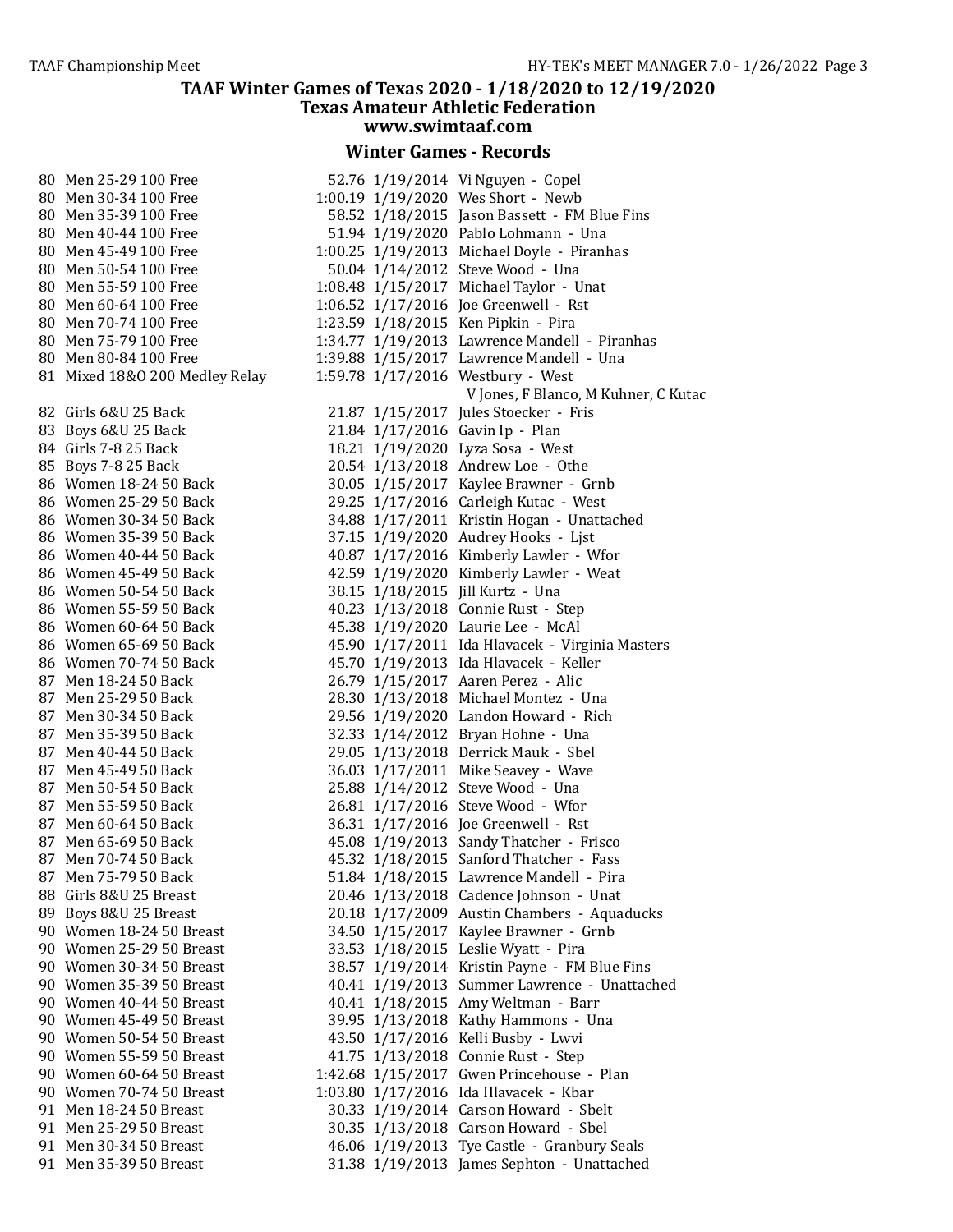#### **Winter Games - Records**

| 91  | Men 40-44 50 Breast        |
|-----|----------------------------|
| 91  | Men 45-49 50 Breast        |
| 91  | Men 50-54 50 Breast        |
| 91  | Men 55-59 50 Breast        |
| 91  | Men 60-64 50 Breast        |
| 91  | Men 65-69 50 Breast        |
| 91  | Men 70-74 50 Breast        |
| 91  | Men 75-79 50 Breast        |
| 92  | Mixed 18&0 100 Free Rela   |
|     |                            |
| 93  | Girls 8&U 25 Fly           |
| 94  | Boys 8&U 25 Fly            |
| 95  | Women 18-24 50 Fly         |
| 95  | Women 25-29 50 Fly         |
| 95  | Women 30-34 50 Fly         |
| 95  | Women 35-39 50 Fly         |
| 95  | Women 40-44 50 Fly         |
| 95  | Women 45-49 50 Fly         |
| 95  | Women 50-54 50 Fly         |
|     | 95 Women 60-64 50 Fly      |
| 95  | Women 65-69 50 Fly         |
| 95  | Women 70-74 50 Fly         |
| 96  | Men 18-24 50 Fly           |
| 96  | Men 25-29 50 Fly           |
| 96  | Men 30-34 50 Fly           |
| 96  | Men 35-39 50 Fly           |
| 96  | Men 40-44 50 Fly           |
| 96  | Men 45-49 50 Fly           |
| 96  | Men 50-54 50 Fly           |
| 96  | Men 55-59 50 Fly           |
| 96  | Men 60-64 50 Fly           |
| 96  | Men 65-69 50 Fly           |
|     | 96 Men 70-74 50 Fly        |
|     | 96 Men 75-79 50 Fly        |
|     | 97 Girls 6&U 25 Free       |
|     | 98 Boys 6&U 25 Free        |
| 99  | Girls 7-8 25 Free          |
| .01 | <b>Boys 7-8 25 Free</b>    |
| 02  | Women 18-24 50 Free        |
| .02 | Women 25-29 50 Free        |
| 02  | Women 30-34 50 Free        |
| 02  | Women 35-39 50 Free        |
| 02  | Women 40-44 50 Free        |
| 02  | <b>Women 45-49 50 Free</b> |
| .02 | Women 50-54 50 Free        |
| 02  | Women 55-59 50 Free        |
| 02  | Women 60-64 50 Free        |
| 02  | Women 65-69 50 Free        |
| 02  | Women 70-74 50 Free        |
| .03 | Men 18-24 50 Free          |
| .03 | Men 25-29 50 Free          |
| 03  | Men 30-34 50 Free          |
| 03  | Men 35-39 50 Free          |
| 03  | Men 40-44 50 Free          |
| .03 | Men 45-49 50 Free          |
| .03 | Men 50-54 50 Free          |
|     |                            |

| 91 Men 40-44 50 Breast       | 33.70 1/19/2013 Russell Brown - Granbury Seals    |
|------------------------------|---------------------------------------------------|
| 91 Men 45-49 50 Breast       | 32.70 1/19/2014 Richard Hutchinson - Byran        |
| 91 Men 50-54 50 Breast       | 29.79 1/18/2015 Steve Wood - Wfor                 |
| 91 Men 55-59 50 Breast       | 37.06 1/14/2012 Stephen McLinden - Una            |
| 91 Men 60-64 50 Breast       | 38.40 1/15/2017 Stephen Mclinden - Othe           |
| 91 Men 65-69 50 Breast       | 48.28 1/19/2013 Sandy Thatcher - Frisco           |
| 91 Men 70-74 50 Breast       | 52.28 1/15/2017 Sanford Thatcher - Fris           |
| 91 Men 75-79 50 Breast       | 1:07.08 1/17/2016 Lawrence Mandell - Othe         |
| 92 Mixed 18&O 100 Free Relay | 49.23 1/15/2017 Westbury - West                   |
|                              | V Jones, M Kuhner, C Kutac, R Smith               |
| 93 Girls 8&U 25 Fly          | 16.63 1/13/2018 Cadence Johnson - Unat            |
| 94 Boys 8&U 25 Fly           | 16.59 1/16/2010 David Johnston - Frisco           |
| 95 Women 18-24 50 Fly        | 27.81 1/15/2017 Kaylee Brawner - Grnb             |
|                              | 27.07 1/13/2018 Carleigh Kutac - West             |
| 95 Women 25-29 50 Fly        |                                                   |
| 95 Women 30-34 50 Fly        | 31.20 1/18/2015 Kristin Payne - Othe              |
| 95 Women 35-39 50 Fly        | 32.15 1/17/2011 Louise Keetley - McKinney Sea Lio |
| 95 Women 40-44 50 Fly        | 32.34 1/14/2012 Maggie Ferris - Sthlk Stingrays   |
| 95 Women 45-49 50 Fly        | 39.42 1/19/2014 Kelli Busby - Unat                |
| 95 Women 50-54 50 Fly        | 39.94 1/15/2017 Kelli Busby - Lewi                |
| 95 Women 60-64 50 Fly        | 32.80 1/18/2015 Lynn Morrison - Pira              |
| 95 Women 65-69 50 Fly        | 50.10 1/17/2011 Ida Hlavacek - Virginia Masters   |
| 95 Women 70-74 50 Fly        | 49.32 1/19/2013 Ida Hlavacek - Keller             |
| 96 Men 18-24 50 Fly          | 24.78 1/17/2016 Rafael Suarez - Den               |
| 96 Men 25-29 50 Fly          | 25.35 1/13/2018 Michael Montez - Una              |
| 96 Men 30-34 50 Fly          | 26.27 1/19/2020 Landon Howard - Rich              |
| 96 Men 35-39 50 Fly          | 29.51 1/13/2018 Brandon Palmer - Vic              |
| 96 Men 40-44 50 Fly          | 26.01 1/19/2020 Pablo Lohmann - Una               |
| 96 Men 45-49 50 Fly          | 28.35 1/19/2013 Michael Doyle - Piranhas          |
| 96 Men 50-54 50 Fly          | 25.21 1/14/2012 Steve Wood - Una                  |
| 96 Men 55-59 50 Fly          | 25.83 1/17/2016 Steve Wood - Wfor                 |
| 96 Men 60-64 50 Fly          | 35.21 1/17/2016 Joe Greenwell - Rst               |
| 96 Men 65-69 50 Fly          | 51.01 1/17/2011 Sanford Thatcher - Unattached     |
| 96 Men 70-74 50 Fly          | 50.42 1/18/2015 Sanford Thatcher - Fass           |
| 96 Men 75-79 50 Fly          | 1:00.81 1/18/2015 Lawrence Mandell - Pira         |
| 97 Girls 6&U 25 Free         | 17.71 1/13/2018 Lyza Sosa - West                  |
| 98 Boys 6&U 25 Free          | 17.46 1/19/2013 Eli Dollins - Unattached          |
| 99 Girls 7-8 25 Free         | 15.99 1/13/2018 Cadence Johnson - Unat            |
| 101 Boys 7-8 25 Free         | 16.37 1/13/2018 Nicolas Pickens - Tmst            |
| 102 Women 18-24 50 Free      | 25.69 1/14/2012 Blythe Nava - Una                 |
| 102 Women 25-29 50 Free      | 25.94 1/15/2017 Carleigh Kutac - West             |
| 102 Women 30-34 50 Free      | 28.86 1/18/2015 Kristin Payne - Othe              |
| 102 Women 35-39 50 Free      | 31.53 1/19/2013 Summer Lawrence - Unattached      |
|                              |                                                   |
| 102 Women 40-44 50 Free      | 33.66 1/15/2017 Michelle Miller - Port            |
| 102 Women 45-49 50 Free      | 31.00 1/18/2015 Maggie Ferris - Sthlk Stingrays   |
| 102 Women 50-54 50 Free      | 32.98 1/17/2016 Leigh Ann Epperson - Othe         |
| 102 Women 55-59 50 Free      | 33.48 1/13/2018 Connie Rust - Step                |
| 102 Women 60-64 50 Free      | 28.51 1/18/2015 Lynn Morrison - Pira              |
| 102 Women 65-69 50 Free      | 37.15 1/19/2013 Barbara Riedl - Denison           |
| 102 Women 70-74 50 Free      | 40.86 1/15/2017 Barbara Riedl - Den               |
| 103 Men 18-24 50 Free        | 22.83 1/17/2016 Rafael Suarez - Den               |
| 103 Men 25-29 50 Free        | 23.52 1/13/2018 Michael Montez - Una              |
| 103 Men 30-34 50 Free        | 25.57 1/17/2011 Andy Greene - Wave                |
| 103 Men 35-39 50 Free        | 24.05 1/18/2015 Jason Bassett - FM Blue Fins      |
| 103 Men 40-44 50 Free        | 26.14 1/17/2011 Brad Freels - Unattached          |
| 103 Men 45-49 50 Free        | 27.69 1/17/2011 Michael Doyle - Unattached        |
| 103 Men 50-54 50 Free        | 23.14 1/19/2013 Steve Wood - Unattached           |
|                              |                                                   |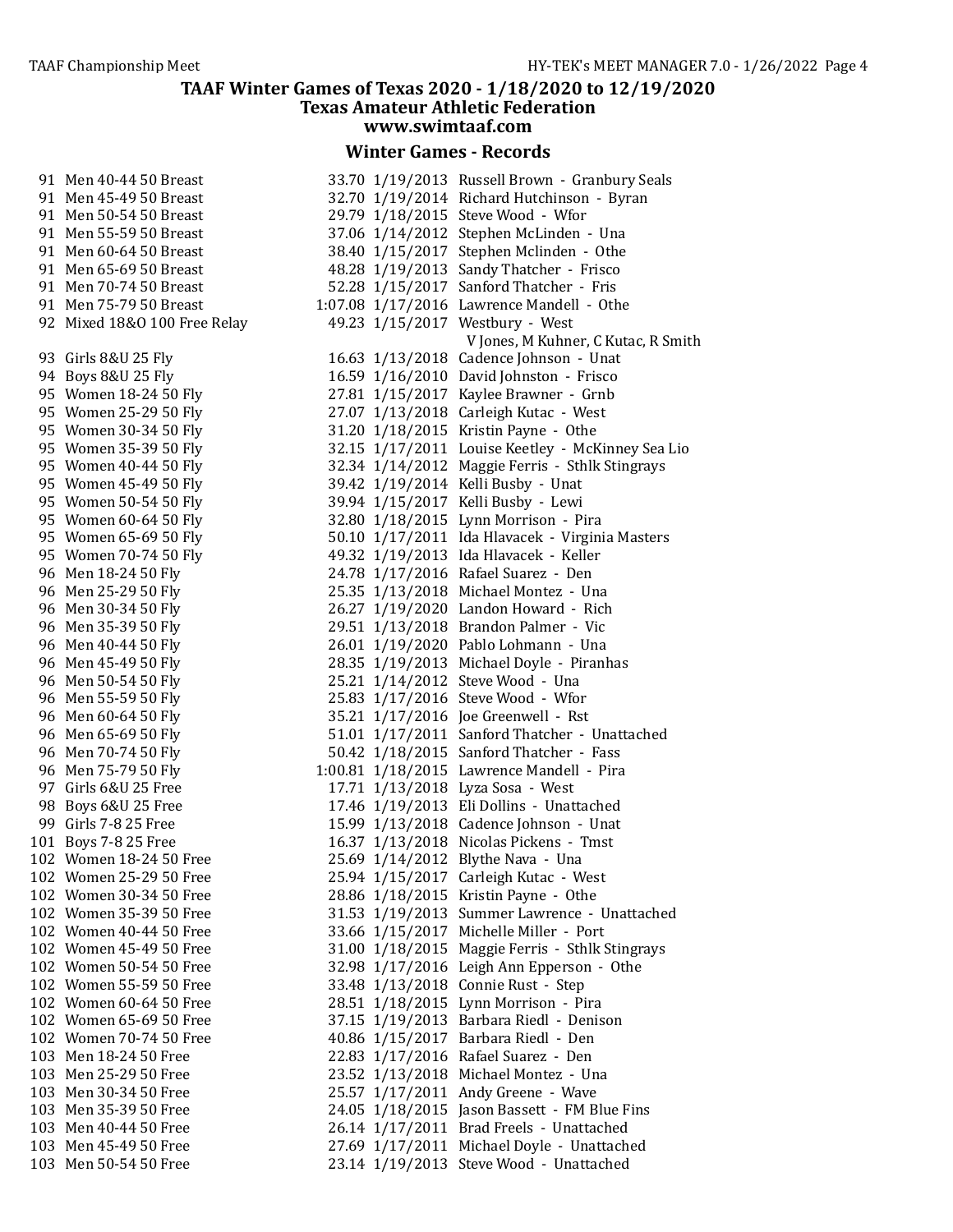#### **Winter Games - Records**

103 Men 55-59 50 Free 103 Men 60-64 50 Free 103 Men 70-74 50 Free 103 Men 75-79 50 Free 103 Men 80-84 50 Free 104 Mixed 18&0 200 Free Relay 105 Girls 8&U 100 IM 106 Boys 8&U 100 IM 107 Women 18-24 100 IM 107 Women 25-29 100 IM 107 Women 30-34 100 IM 107 Women 35-39 100 IM 107 Women 40-44 100 IM 107 Women 45-49 100 IM 107 Women 50-54 100 IM 107 Women 55-59 100 IM 107 Women 70-74 100 IM 108 Men 18-24 100 IM 108 Men 25-29 100 IM 108 Men 35-39 100 IM 108 Men 40-44 100 IM 108 Men 50-54 100 IM 108 Men 55-59 100 IM 108 Men 60-64 100 IM 108 Men 70-74 100 IM 109 Women 18-24 200 Free 109 Women 25-29 200 Free 109 Women 30-34 200 Free 109 Women 35-39 200 Free 109 Women 40-44 200 Free 109 Women 45-49 200 Free 109 Women 50-54 200 Free 109 Women 55-59 200 Free 109 Women 60-64 200 Free 109 Women 65-69 200 Free 109 Women 70-74 200 Free 110 Men 18-24 200 Free 110 Men 25-29 200 Free 110 Men 35-39 200 Free 110 Men 40-44 200 Free 110 Men 45-49 200 Free 110 Men 50-54 200 Free 110 Men 55-59 200 Free 110 Men 60-64 200 Free 110 Men 75-79 200 Free 110 Men 80-84 200 Free 111 Girls 6&U 100 Free Relay 112 Boys 6&U 100 Free Relay 113 Girls 7-8 100 Free Relay 114 Boys 7-8 100 Free Relay 115 Women 18&0 200 Free Relay

| 27.13 1/17/2011   | Gary Cates - Fast Ft, Worth                                                                                                                                                                                                                                                                                                                                                                                                                                                                                                                                                                                                                                                                                          |
|-------------------|----------------------------------------------------------------------------------------------------------------------------------------------------------------------------------------------------------------------------------------------------------------------------------------------------------------------------------------------------------------------------------------------------------------------------------------------------------------------------------------------------------------------------------------------------------------------------------------------------------------------------------------------------------------------------------------------------------------------|
| 30.36 1/17/2016   | Joe Greenwell - Rst                                                                                                                                                                                                                                                                                                                                                                                                                                                                                                                                                                                                                                                                                                  |
|                   | Ken Pipkin - Pira                                                                                                                                                                                                                                                                                                                                                                                                                                                                                                                                                                                                                                                                                                    |
|                   | Lawrence Mandell - Piranhas                                                                                                                                                                                                                                                                                                                                                                                                                                                                                                                                                                                                                                                                                          |
|                   | Lawrence Mandell - Una                                                                                                                                                                                                                                                                                                                                                                                                                                                                                                                                                                                                                                                                                               |
|                   | Lewisville Wave                                                                                                                                                                                                                                                                                                                                                                                                                                                                                                                                                                                                                                                                                                      |
|                   | D Larson, E Estrada, J Jones, J Bowling                                                                                                                                                                                                                                                                                                                                                                                                                                                                                                                                                                                                                                                                              |
| 1:29.23 1/18/2015 | Madison Murray - Dpar                                                                                                                                                                                                                                                                                                                                                                                                                                                                                                                                                                                                                                                                                                |
| 1:23.85 1/16/2010 | David Johnston - Frisco                                                                                                                                                                                                                                                                                                                                                                                                                                                                                                                                                                                                                                                                                              |
|                   | Ling Yi Peng - Westbury                                                                                                                                                                                                                                                                                                                                                                                                                                                                                                                                                                                                                                                                                              |
|                   | Carleigh Kutac - West                                                                                                                                                                                                                                                                                                                                                                                                                                                                                                                                                                                                                                                                                                |
|                   | April Ng - Whal                                                                                                                                                                                                                                                                                                                                                                                                                                                                                                                                                                                                                                                                                                      |
|                   | Louise Keetley - McKinney Sea Lio                                                                                                                                                                                                                                                                                                                                                                                                                                                                                                                                                                                                                                                                                    |
|                   | Amy Weltman - Barr                                                                                                                                                                                                                                                                                                                                                                                                                                                                                                                                                                                                                                                                                                   |
|                   | Maggie Ferris - Sthlk Stingrays                                                                                                                                                                                                                                                                                                                                                                                                                                                                                                                                                                                                                                                                                      |
|                   |                                                                                                                                                                                                                                                                                                                                                                                                                                                                                                                                                                                                                                                                                                                      |
|                   | Bettina Tatum - Othe                                                                                                                                                                                                                                                                                                                                                                                                                                                                                                                                                                                                                                                                                                 |
|                   |                                                                                                                                                                                                                                                                                                                                                                                                                                                                                                                                                                                                                                                                                                                      |
|                   | Aaren Perez - Alic                                                                                                                                                                                                                                                                                                                                                                                                                                                                                                                                                                                                                                                                                                   |
|                   | Carson Howard - Sbel                                                                                                                                                                                                                                                                                                                                                                                                                                                                                                                                                                                                                                                                                                 |
|                   | Brandon Palmer - Vic                                                                                                                                                                                                                                                                                                                                                                                                                                                                                                                                                                                                                                                                                                 |
|                   | Derrick Mauk - Sbel                                                                                                                                                                                                                                                                                                                                                                                                                                                                                                                                                                                                                                                                                                  |
|                   | Kevin Leslie - Grnb                                                                                                                                                                                                                                                                                                                                                                                                                                                                                                                                                                                                                                                                                                  |
|                   | Steve Wood - Wfor                                                                                                                                                                                                                                                                                                                                                                                                                                                                                                                                                                                                                                                                                                    |
|                   | Stephen Mclinden - Othe                                                                                                                                                                                                                                                                                                                                                                                                                                                                                                                                                                                                                                                                                              |
|                   | Sanford Thatcher - Fass                                                                                                                                                                                                                                                                                                                                                                                                                                                                                                                                                                                                                                                                                              |
|                   | Jennifer Princehouse - Plano                                                                                                                                                                                                                                                                                                                                                                                                                                                                                                                                                                                                                                                                                         |
| 1:59.02 1/17/2016 | Carleigh Kutac - West                                                                                                                                                                                                                                                                                                                                                                                                                                                                                                                                                                                                                                                                                                |
|                   | Kelsey Gliesing - Den                                                                                                                                                                                                                                                                                                                                                                                                                                                                                                                                                                                                                                                                                                |
| 2:41.71 1/19/2013 | Gigi Goesling - Unattached                                                                                                                                                                                                                                                                                                                                                                                                                                                                                                                                                                                                                                                                                           |
| 2:45.12 1/17/2016 | Kimberly Lawler - Wfor                                                                                                                                                                                                                                                                                                                                                                                                                                                                                                                                                                                                                                                                                               |
| 2:14.41 1/19/2014 | Suellen van der Colff - Athen                                                                                                                                                                                                                                                                                                                                                                                                                                                                                                                                                                                                                                                                                        |
| 2:45.64 1/17/2016 | Kelli Busby - Lwvi                                                                                                                                                                                                                                                                                                                                                                                                                                                                                                                                                                                                                                                                                                   |
|                   | Bettina Tatum - Othe                                                                                                                                                                                                                                                                                                                                                                                                                                                                                                                                                                                                                                                                                                 |
| 2:34.37 1/18/2015 | Lynn Morrison - Pira                                                                                                                                                                                                                                                                                                                                                                                                                                                                                                                                                                                                                                                                                                 |
| 3:06.13 1/14/2012 | Barbara Riedl - Una                                                                                                                                                                                                                                                                                                                                                                                                                                                                                                                                                                                                                                                                                                  |
| 3:24.50 1/15/2017 | Barbara Riedl - Den                                                                                                                                                                                                                                                                                                                                                                                                                                                                                                                                                                                                                                                                                                  |
| 1:53.32 1/17/2016 | Drew Anderson - Sthlk Stingrays                                                                                                                                                                                                                                                                                                                                                                                                                                                                                                                                                                                                                                                                                      |
| 2:19.86 1/13/2018 | Jameson Frey - Sbel                                                                                                                                                                                                                                                                                                                                                                                                                                                                                                                                                                                                                                                                                                  |
| 2:17.69 1/18/2015 | David Lunt - Una                                                                                                                                                                                                                                                                                                                                                                                                                                                                                                                                                                                                                                                                                                     |
|                   | Robert Medigovich - Frisco                                                                                                                                                                                                                                                                                                                                                                                                                                                                                                                                                                                                                                                                                           |
|                   | 2:17.51 1/19/2013 Michael Doyle - Piranhas                                                                                                                                                                                                                                                                                                                                                                                                                                                                                                                                                                                                                                                                           |
|                   | Lorin Koszegi - West                                                                                                                                                                                                                                                                                                                                                                                                                                                                                                                                                                                                                                                                                                 |
|                   | Rocky Bludworth - Step                                                                                                                                                                                                                                                                                                                                                                                                                                                                                                                                                                                                                                                                                               |
|                   | Terry Hart - Othe                                                                                                                                                                                                                                                                                                                                                                                                                                                                                                                                                                                                                                                                                                    |
|                   | Lawrence Mandell - Piranhas                                                                                                                                                                                                                                                                                                                                                                                                                                                                                                                                                                                                                                                                                          |
|                   | Lawrence Mandell - Una                                                                                                                                                                                                                                                                                                                                                                                                                                                                                                                                                                                                                                                                                               |
| 1:32.48 1/14/2012 | Unattached                                                                                                                                                                                                                                                                                                                                                                                                                                                                                                                                                                                                                                                                                                           |
|                   | G Gibbens, A Lyons, S Gambrel, I Ramos                                                                                                                                                                                                                                                                                                                                                                                                                                                                                                                                                                                                                                                                               |
| 1:32.23 1/17/2016 | El Campo - Elcm                                                                                                                                                                                                                                                                                                                                                                                                                                                                                                                                                                                                                                                                                                      |
|                   | J Alade, J Battistic, K Beal, K Spencer                                                                                                                                                                                                                                                                                                                                                                                                                                                                                                                                                                                                                                                                              |
| 1:10.16 1/13/2018 | Frisco - Fris                                                                                                                                                                                                                                                                                                                                                                                                                                                                                                                                                                                                                                                                                                        |
|                   | C Cavin, M Sennett, D Richard, A Oushalkas                                                                                                                                                                                                                                                                                                                                                                                                                                                                                                                                                                                                                                                                           |
| 1:15.30 1/13/2018 | Lake Jackson - Ljst                                                                                                                                                                                                                                                                                                                                                                                                                                                                                                                                                                                                                                                                                                  |
|                   | O Mcnames, K Spencer, A Tomlinson, C White                                                                                                                                                                                                                                                                                                                                                                                                                                                                                                                                                                                                                                                                           |
|                   |                                                                                                                                                                                                                                                                                                                                                                                                                                                                                                                                                                                                                                                                                                                      |
|                   | 36.97 1/18/2015<br>39.91 1/19/2013<br>41.11 1/15/2017<br>1:48.09 1/16/2010<br>1:12.15 1/16/2010<br>1:03.90 1/13/2018<br>1:39.79 1/17/2016<br>1:13.94 1/17/2011<br>1:22.59 1/18/2015<br>1:18.10 1/18/2015<br>1:22.88 1/18/2015 Jill Kurtz - Una<br>1:44.10 1/15/2017<br>1:43.95 1/19/2013 Ida Hlavacek - Keller<br>58.91 1/15/2017<br>1:02.71 1/13/2018<br>1:12.14 1/13/2018<br>1:04.61 1/13/2018<br>1:13.18 1/17/2016<br>58.63 1/17/2016<br>1:35.89 1/15/2017<br>1:43.94 1/17/2016<br>2:21.30 1/19/2014<br>2:25.93 1/15/2017<br>3:05.83 1/17/2016<br>2:58.22 1/19/2013<br>1:40.38 1/17/2016<br>2:58.92 1/15/2017<br>2:43.50 1/17/2016<br>3:51.09 1/14/2012<br>4:06.87 1/15/2017<br>2:11.45 1/15/2017 Westbury - West |